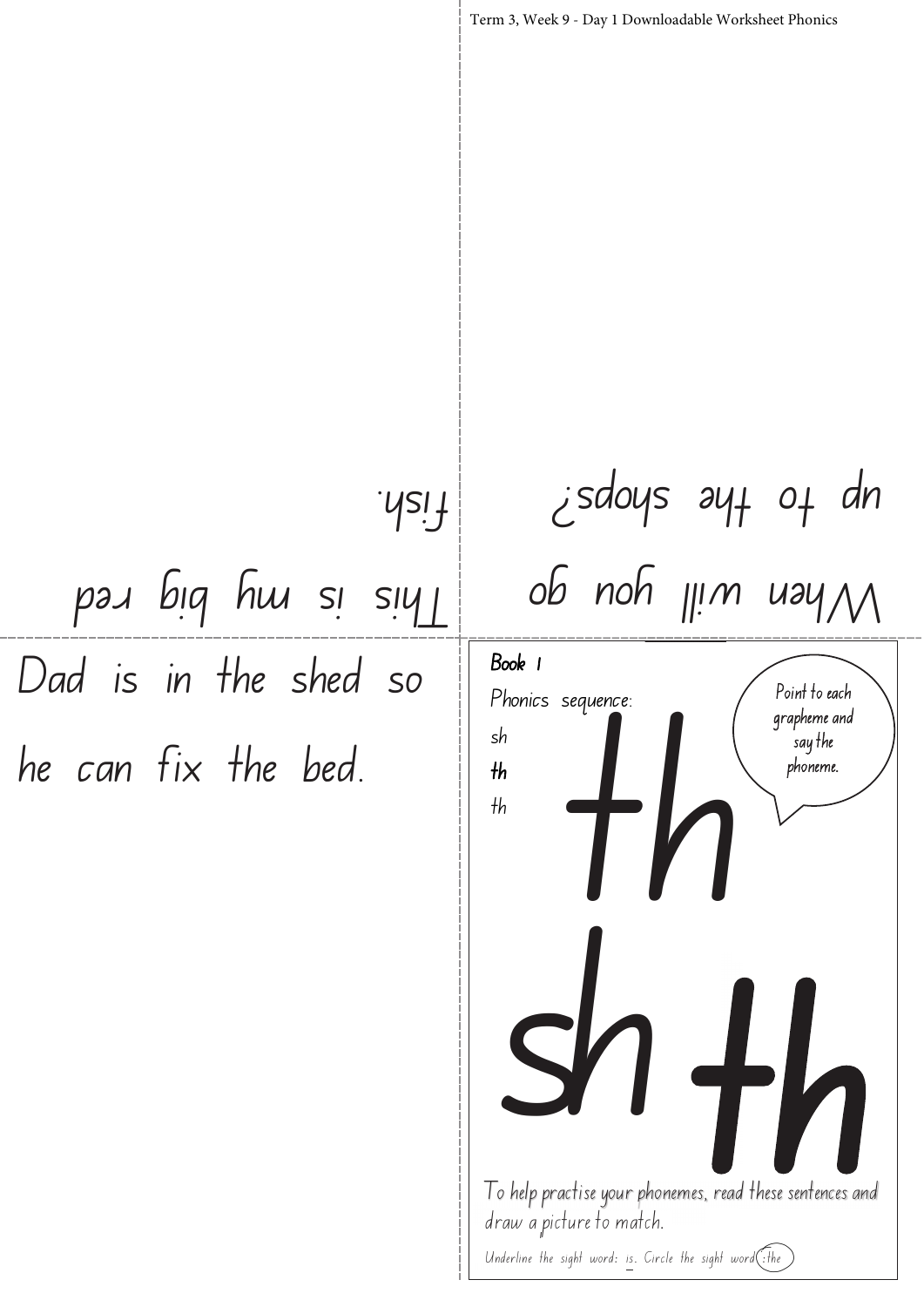

I o help practise your phonemes, read these sentences and draw a picture to match. Underline the sight word: I Circle the sight word  $\widehat{$ like)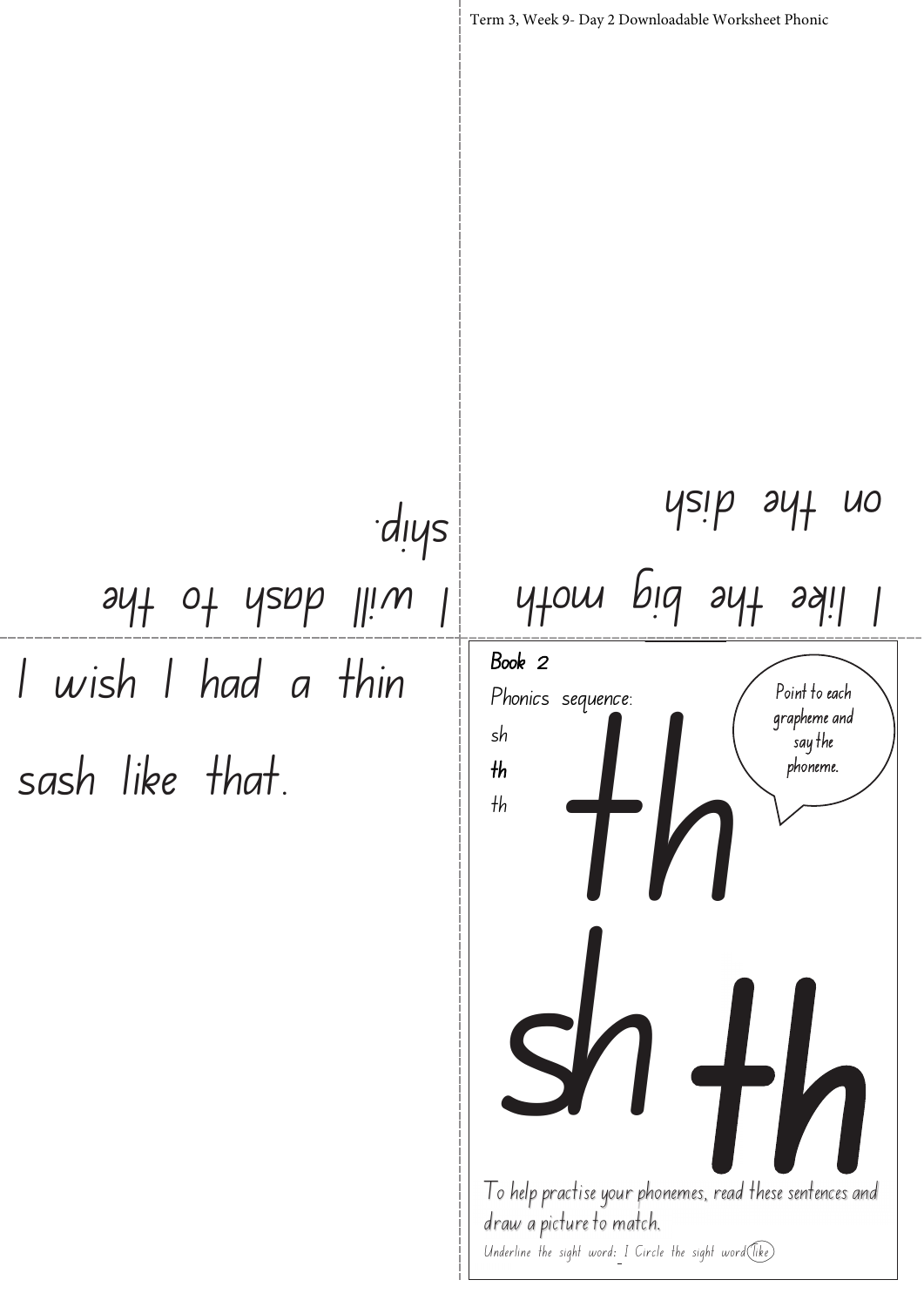Are you on a rocket ship for a trip? Are the shells for  $idoys<sub>g</sub>$ 

## diys ayt hg buimmins